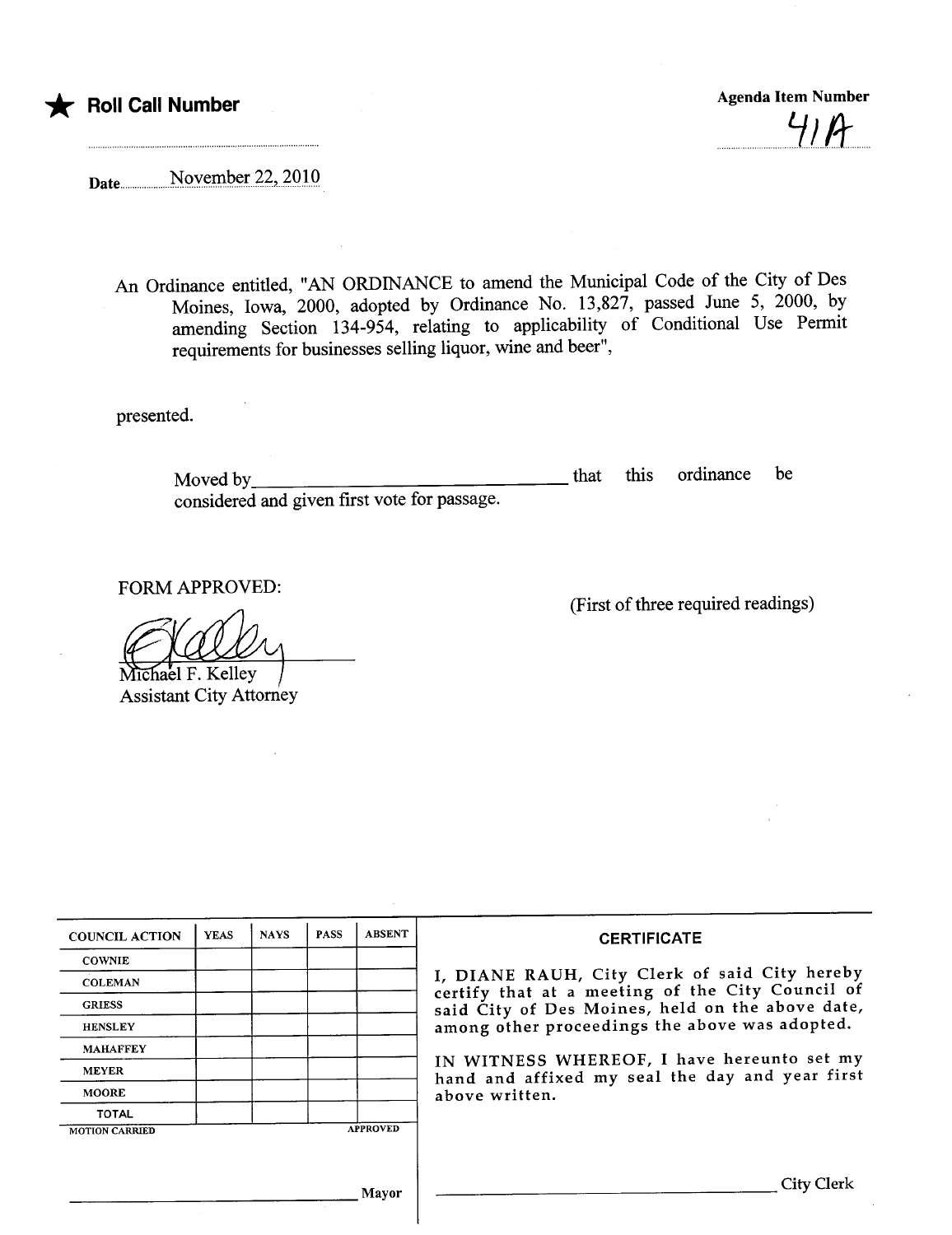## ORDINANCE NO.

AN ORDINANCE to amend the Municipal Code of the City of Des Moines, Iowa, 2000, adopted by Ordinance No. 13,827, passed June 5, 2000, by amending Section 134-954, relating to applicability of Conditional Use Permit requirements for businesses selling liquor, wine and beer.

Be It Ordained by the City Council of the City of Des Moines, Iowa:

Section 1. That the Municipal Code of the City of Des Moines, Iowa, 2000, adopted by Ordinance No. 13,827, passed June 5, 2000, is hereby amended by amending Section 134-954, relating to applicability of Conditional Use Permit requirements for businesses selling liquor, wine and beer, as follows:

## See. 134-954. Selling of liquor, wine and beer.

In the C-2 general retail and highway-oriented commercial district, the following shall apply to the sale of liquor, wine and beer:

- (1) No business holding a liquor license or a beer or wine permit which is not operated as either (i) a grocery store or pharmacy at least-half 60% of whose gross-income revenue is derived from the sale of merchandise other than tobacco products, liquor, wine or beer; or (ii) a restaurant, at least half of whose gross-income revenue is derived from the sale of prepared food and foodrelated services, may be located upon any premises, unless such business shall first have received a conditional use permit from the board of adjustment after public hearing. Notice of such hearing shall be provided to all owners of record of property within 250 feet of the subject property.
- (2) A business that declares a use as a qrocery store, pharmacy or restaurant shall be required to submit, upon demand from the zoning enforcement officer, an audit prepared and verified by a certified public accountant stating the percentage of gross revenue of the business derived from sales of merchandise other than liquor, wine, beer, tobacco products and food-related services.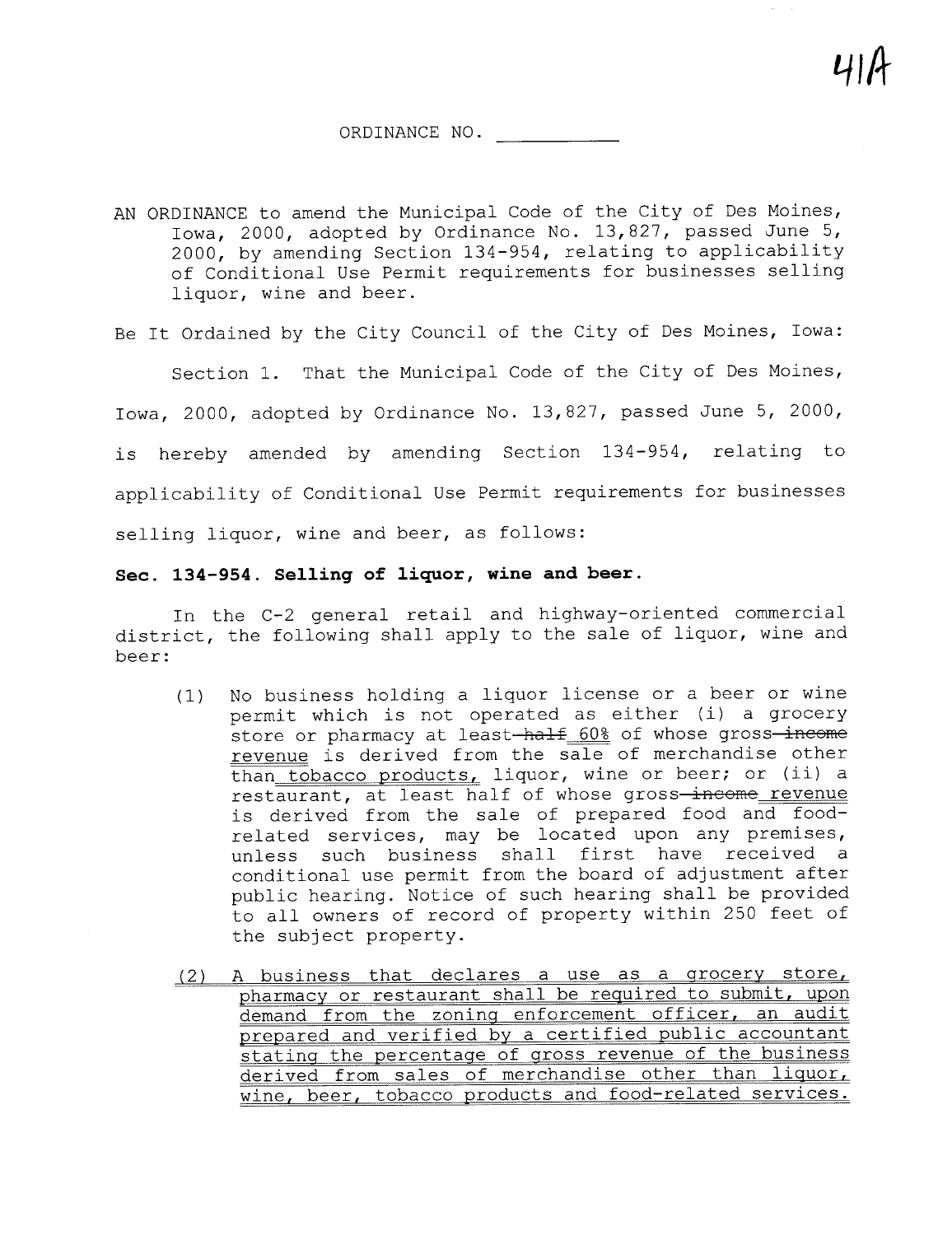- $(23)$  The board shall grant a conditional use permit to a business holding a liquor license or a beer or wine permit only where the business, when operated in conformance with such reasonable conditions as may be imposed by the board, satisfies the following criteria:
	- a. The proposed location, design, construction and<br>operation of the particular use adequately operation of the particular safeguards the health, safety and general welfare of persons residing in the adjoining or surrounding residential area.
	- b. The business is sufficiently separated from the<br>adioining residential area by distance, adjoining residential landscaping, walls or structures to prevent any noise, vibration or light generated by the business from having a significant detrimental impact upon the adjoining residential uses.
	- c. The business will not unduly increase congestion on the streets in the adjoining residential area.
	- d. The operation of the business will not constitute a nuisance.
- $(34)$  Any conditional use permit so granted by the board shall be subject to the following general conditions, together with such additional special conditions as may be reasonably required by the board to ensure that the criteria in subsection (2) of this section are satisfied:
	- a. Any parking area provided for the use of customers<br>of the business shall be illuminated at an of the business shall be illuminated at an<br>intensity of at least one footcandle of light on the parking surface at all times.
	- b. The business shall comply with article IV of<br>chapter 42 of this Code pertaining to noise control. n.<br>Code pertaining to noise
	- c. No sale of alcoholic beverages shall be made from a drive-through window.
	- d. Litter and trash receptacles shall be located at<br>convenient locations inside and outside the premises, and operators of such business shall remove all trash and debris from the premises and adjoining public areas on a daily basis.